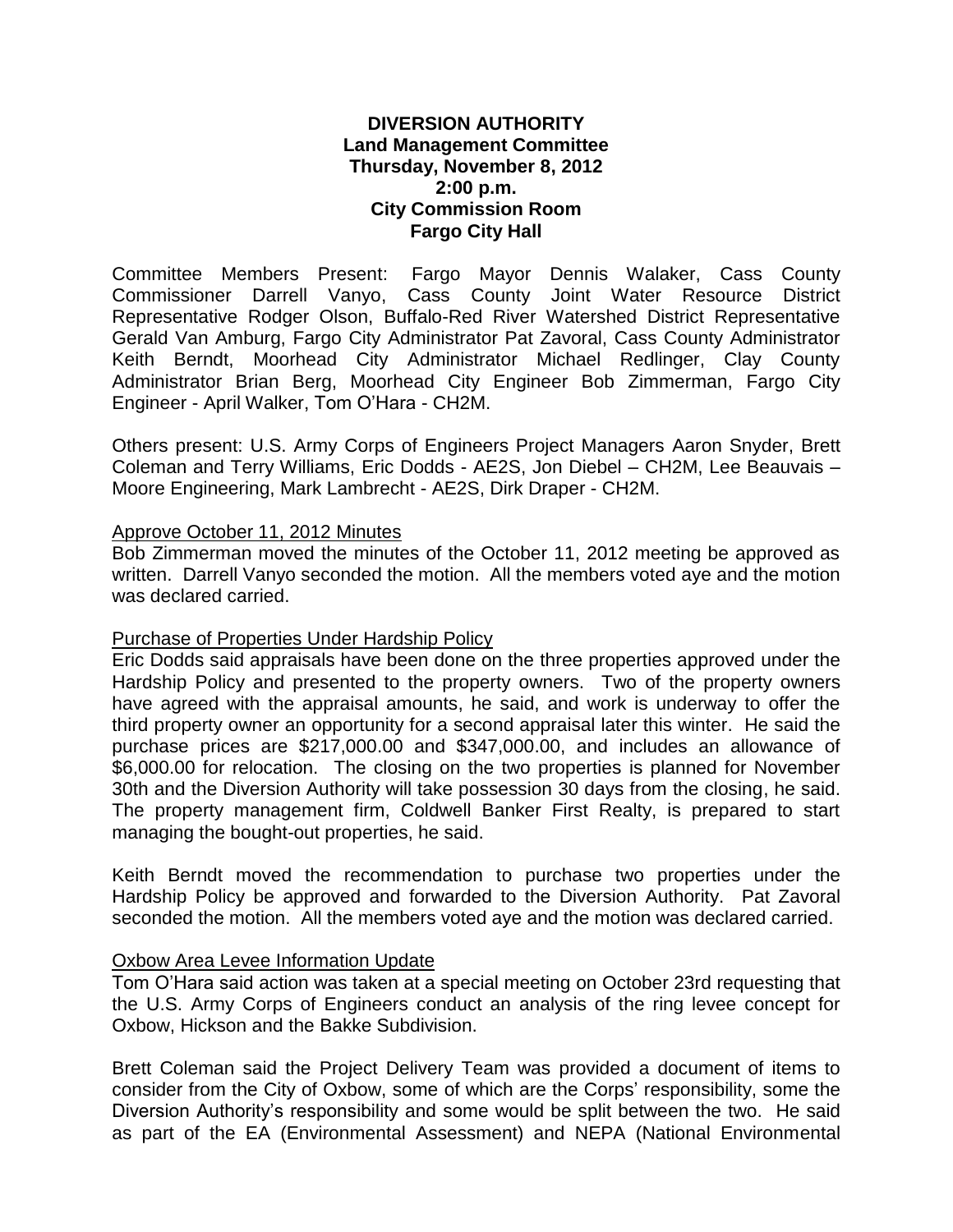Policy Act), support to include ring levees would be sought from the Diversion Authority in February, followed by a 30 day public comment period, with NEPA review completion expected in July of 2013. He said more information will come to this committee as the process moves toward the February and July decisions.

Mayor Walaker said he is somewhat disappointed the communities were not receptive to the ring levee concept that was provided as an opportunity for protection. Now that the Corps will study that concept, he said, it is a step in the right direction and would provide protection much faster than waiting for authorization.

Pat Zavoral said it is important for the Corps to explain alternatives that exist if the communities choose not to accept a ring levee option. He said buyouts would not be approached with the immediacy of ring dikes.

Brett Coleman said buyouts are not required until a project is operational and, at the discretion of the Diversion Authority, could be one of the last things completed. He said while a ring levee is now under consideration, the existing plan is for buyouts.

In response to a question from Gerald Van Amburg about why a ring dike can be built prior to authorization, Pat Zavoral said it is a mitigation option that would be funded locally.

Rodger Olson said, based on conversations he has had with people from those areas, they may have been caught off guard to learn that a ring levee was even a possibility and were under impression that they needed to make a decision quickly. He said the initial 'no' response was arrived at without all the information and the response may change once more information is absorbed.

### Agricultural Policy Subcommittee Update

Mark Lambrecht said the October 23rd Agricultural Policy Subcommittee Meeting was well attended and discussion centered on operational characteristics of the project moving forward. He said the presentation by the Houston/Moore Group included a computer simulation of 10, 50 and 100-year flood events demonstrating how water begins to fill, then decline, and showed virtually no impact at the 10 year level. That information was well received, he said, and prompted good discussion. He said there was also discussion on the soil/crops impact alternatives for land acquisition and flowage easements, recognizing that one solution does not fit all.

# Upcoming Outreach Meetings - Horace and Drayton

Jon Diebel said a Public Outreach Meeting will be held in Horace on November 14th with an open house at 6:30 p.m. and a presentation at 7:00 p.m. followed by a question and answer session. Another Outreach Meeting will be held in Drayton on November 15th, he said.

Brett Colman said the \$6-12M Drayton dam reconstruction is part of the project, but it is not a feature that would be built prior to authorization.

# Real Estate Cost Estimate Task Order

Jon Diebel said a task order will be taken to the Board today due to changes since the feasibility study. He said real estate costs will be updated because the design is